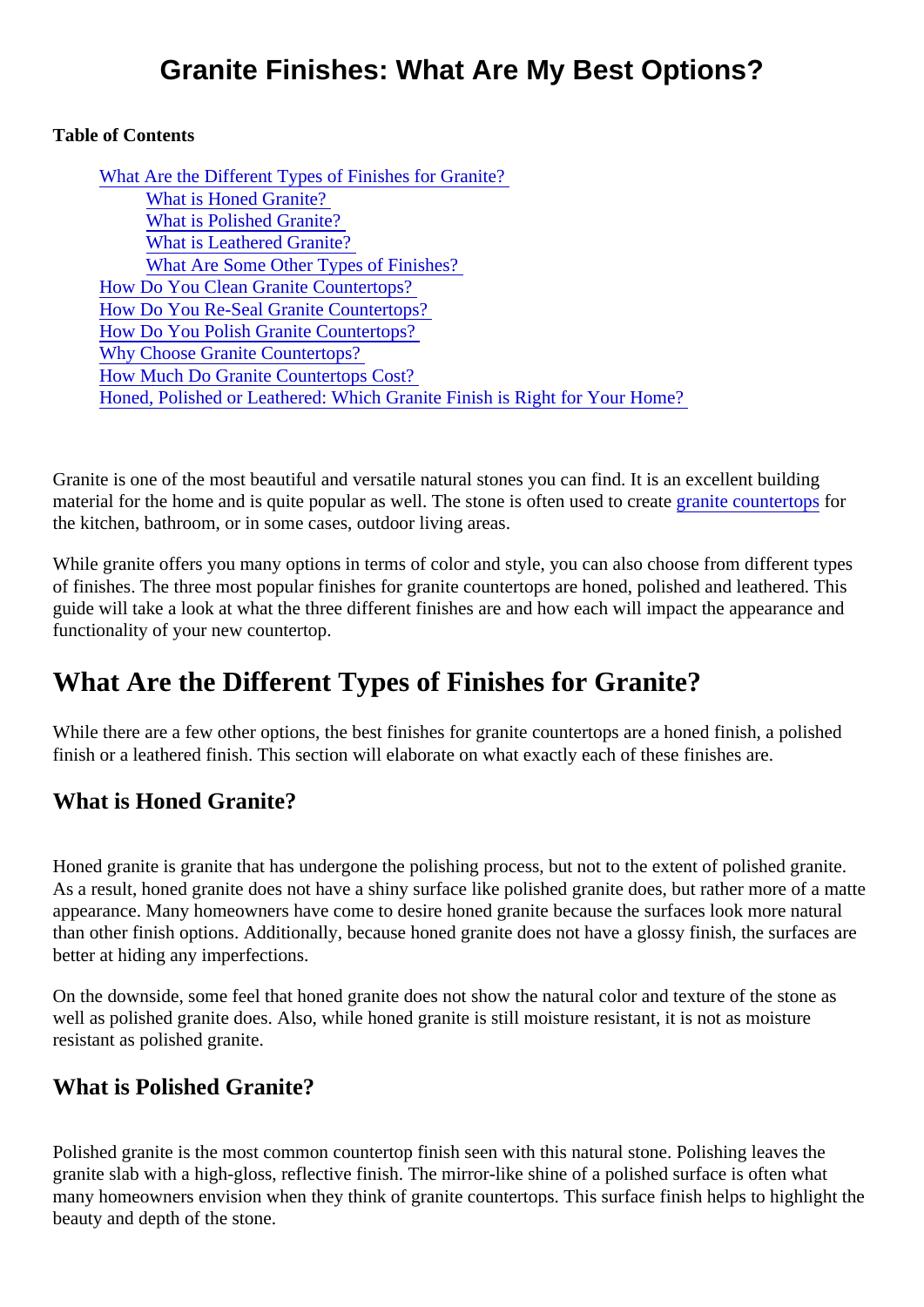<span id="page-1-0"></span>In addition, stone surfaces with a polished finish are easier to clean than others. Polished granite requires sealing less often than stones with other finishes.

### What is Leathered Granite?

Leathering results in granite slabs that have a more textured appearance. The style has been rising in popularity over the last few years. The granite will have the appearance of leather, hence the term 'leather granite'. This finish is an ideal choice if you want more of a rustic look to your granite countertop.

Leathered granite will show more depth than honed granite. It will show off the natural characteristics of th stone and will help to hide stains, scratches, smudges and fingerprints.

As far as negative aspects go, cleaning leathered granite can be a bit more challenging than cleaning polished or honed slabs. That said, while these three are your best granite finishes for countertops, no fini will be perfect.

Granite Finishes: Popular Types

| oned    |  |
|---------|--|
| olished |  |
| eathere |  |

### What Are Some Other Types of Finishes?

Honed, polished and leathered are not the only types of finishes for granite. Less common finishes for granite includ[e sandblaste](https://www.houzz.com/photos/sandblasted-granite-phbr0lbl-bl~l_105138)d umbled[,](https://www.houzz.com/photos/sandblasted-granite-phbr0lbl-bl~l_105138) flamed, bush hammered and sawn. The finishes are typically used for other granite surfaces, not countertops.

|  | <b>Granite Finishes: Additional Types</b> |  |
|--|-------------------------------------------|--|
|  |                                           |  |

| Sandblasted  |  |
|--------------|--|
| Tumbled      |  |
| Flamed       |  |
| Bush hammere |  |
| Sawn         |  |

## How Do You Clean Granite Countertops?

One of the major appeals of granite countertops are that the surfaces are among the easiest materials to de-While you can use warm water, mild dish soap and a paper towel for a quick clean, you can achieve a dee and more effective clean using products [this.](https://mrstone.com/collections/stone-care-products/products/agm-daily-granite-and-marble-cleaner?variant=1186761993)

Cleaning is a very important part of keeping your granite countertops in great shape. If you regularly clean the surfaces, you will be rewarded by the stone's beauty on a daily basis.

Different finishes will impact the cleaning process slightly. For example, to get down into the grooves of a leathered granite countertop, you may need to use a soft bristle brush. If you do not, dust and other small particles can get trapped in the surface.

## How Do You Re-Seal Granite Countertops?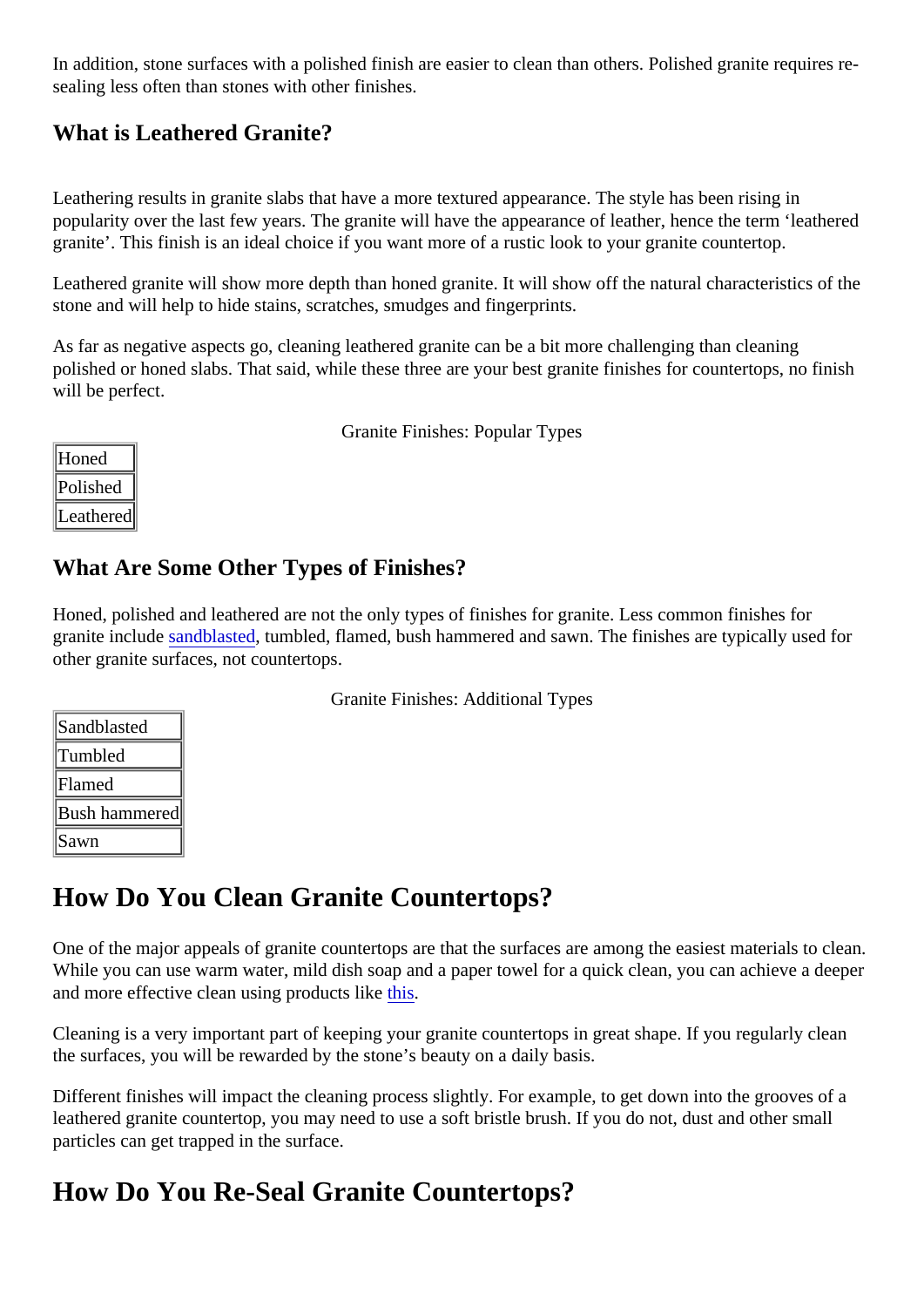<span id="page-2-0"></span>Although it may seem like a hassle, re-sealing granite is a very quick and simple process. To start, you must clear off any items from the countertop and clean the surface. Once you do this, apply your sealer to the surface by either spreading it on with a brush or spraying it on if it comes in a spray bottle. Next, wait 15 minutes for the sealer to sink in. If you notice that all of the sealer has absorbed during this time, apply an additional coat. After this, wipe off any excess sealer that remains. Lastly, wait for at least 24 hours before using your granite countertop.

| Re-Sealing Your Granite Countertops: Steps |                                                                   |  |  |
|--------------------------------------------|-------------------------------------------------------------------|--|--|
|                                            | Step 1  Clear all items from the countertop and clean the surface |  |  |
|                                            | Step $2$   Apply sealer                                           |  |  |
|                                            | Step $3$ Wait for 15 minutes                                      |  |  |
|                                            | Step 4 Wipe off any excess sealer that remains                    |  |  |
|                                            | Step 5  Let the countertop sit without use for at least 24 hours  |  |  |

# **How Do You Polish Granite Countertops?**

Polishing is the process of buffing your stone to restore the shine it had when it was new. This process does not add a shine to your countertop, but rather brings back the shine that was once there. As with re-sealing, begin by clearing off and cleaning the surface. Then, seal off the area to ensure you are just polishing the countertop. Lastly, make sure to closely follow all the instructions that come with whatever product you are using, as different polishing products have different requirements. Alternatively, you can opt to hire a professional to come polish the countertops and restore their shine.

# **Why Choose Granite Countertops?**

There are many terrific reasons that homeowners choose granite countertops. The surfaces are beautiful, durable and are resistant to stains, heat, scratches and more. Granite is truly a versatile material, as it can work well as a kitchen countertop, bathroom vanity top, fireplace surround, outdoor kitchen countertop and various other home surfaces.

# **How Much Do Granite Countertops Cost?**

The cost of granite countertops depends on a variety of factors, including which finish you choose. Factors that impact the cost of granite countertops include color, style, how much of the material you need, any cutouts or angles the fabricator has to make, and of course, the type of finish the stone has.

In terms of the three most popular finishes, polished granite is the least expensive. While this may come as a surprise because it is the shiniest of the three finishes, the cost of polished granite is lower due to its availability. Although honed and leathered granite are becoming more popular, both styles are still not very common for countertops.

Although the overall cost of your new granite countertop will depend on several different factors, in general, you can expect to pay somewhere between \$35 to \$75 per square foot for granite. The more common the type and finish you choose, the lower the cost will be.

## **Honed, Polished or Leathered: Which Granite Finish is Right for Your Home?**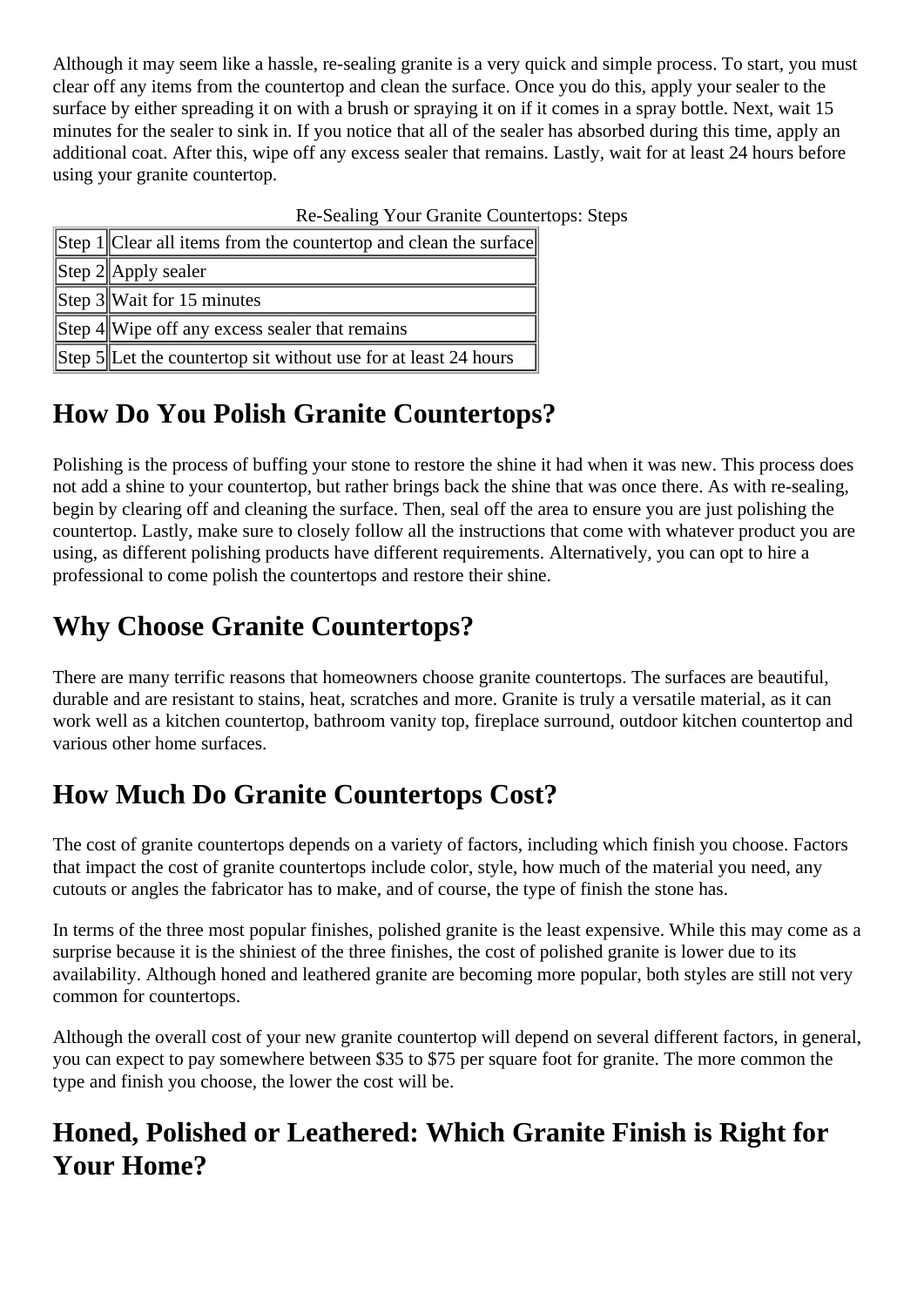While all three of these finish options have positive and negative aspects about them, evaluating what qualities you want in your granite countertop will help you narrow down which finish will be ideal for you. The following is an analysis of the positive and negative qualities associated with all three finish options.

### **Honed**

| Pros and Cons                  |                                                                   |
|--------------------------------|-------------------------------------------------------------------|
| Pros                           | Cons                                                              |
|                                | Looks great on darker granite Stains easier than polished granite |
| Subtle, yet stylish appearance |                                                                   |

Honed granite countertops are the ideal choice for a homeowner who wants a countertop with a matte appearance. If this appeals to you, honed granite will be the way to go. However, if the decision is still up in the air, consider a honed finish if you have a darker colored granite. It will create an eye pleasing look for any dark granite countertop. Sticking with appearance benefits, you should surely consider honed granite if you want something that is not too flashy yet is still very stylish.

Honed granite, while durable and tough, is slightly more prone to staining than polished granite. Keeping the stone adequately protected by re-sealing should make this a non-issue, however.

Pros and Cons

### **Polished**

| <b>Pros</b>                        | Cons                               |
|------------------------------------|------------------------------------|
| Beautiful reflective surface       | $\parallel$ Not unique $\parallel$ |
| Resists stains, scratches and heat |                                    |

Polished granite countertops will provide your surface with a beautiful and distinctive shine. These surfaces can very easily become the focal point of whatever room you install them in. In addition, because polished granite is the most resistant to stains, scratches and heat, it is the perfect surface for a busy kitchen and homeowners who enjoy cooking. The aesthetic and practical benefits of polished granite countertops make them a great choice for any home. It is no surprise this finish is such a popular choice on the market.

On the downside, since polished granite is very common, you will not be getting a surface that is unique in that respect. If you want a granite countertop that has a finish that will make it stand out, a honed or leathered surface is probably the better option for you.

### **Leathered**

|                                                             | Pros and Cons |  |
|-------------------------------------------------------------|---------------|--|
| Pros                                                        | Cons          |  |
| Looks great on darker granite Dirt and dust can be an issue |               |  |

Leathered granite, much like honed granite, is more suitable for darker colored styles of the stone. A leathered dark granite countertop will look terrific in your kitchen – especially if you pair it with rustic décor elements.

As mentioned above, dirt and dust can get trapped in the grooves of a leathered granite surface. You can try to prevent this by using a soft bristled brush to clean in between the grooves.